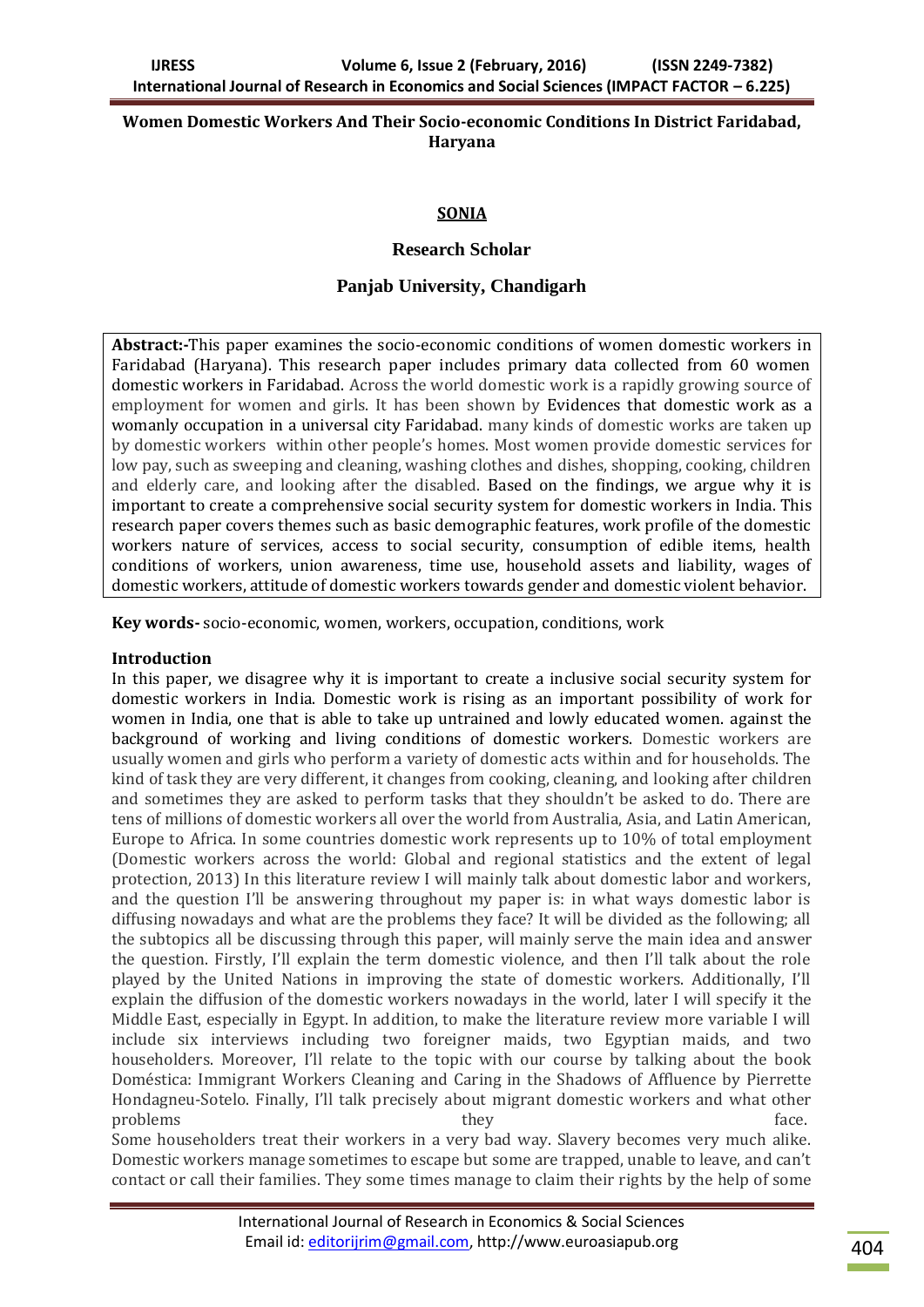organizations. Domestic violence is when a person tries to control or use power over someone. It can be physical, psychological, sexual or financial. In most cases, they are held by men and suffered by women. Any woman can be a victim and it can happen in any home. (Tatum, 2000) In the domestic workers field, the most common abuse is physical, financial and psychological. The physical abuse can result in physical injury and in some cases it may be a threat to life. It does not always leave visible marks or scars. Over time, things often get worse, it might include, being beaten, slapped, be hit with a stick or a belt. Financial abuse is a form of domestic violence where the abuser uses money to control someone. This strategy is used, to make sure that domestic workers can never leave and become financially independent. Psychological abuse is an emotional abuse that is very effective to destroy someone mentally. This form of abuse is as damaging as physical abuse. It often includes threats, sexual abuse or physical and being constantly criticized. Domestic workers are a very important part of the global work power. They are considered in the informal sector and are among the most vulnerable categories of workers. Domestic workers are employed by private householders often without any appropriate and suitable employment contract. Currently, there are at least fifty-three million domestic workers worldwide, excluding child domestic workers and eighty-three percent of them are women. (Domestic workers, 2014) That number is increasing in developed countries.

This paper discusses the working and living conditions of the female domestic workers of Faridabad. This category of workers has been chosen because it is known that the overwhelming majority of domestic workers are women who are socially and politically construed to provide a wage substitute for unused labour, which has been traditionally considered as women's work.

Although across age groups, female work participation rate is much lower than male work participation rates, in some occupations female far exceeds male. For instance, this is quite evident for the occupational category 'domestic work'. As it appears from data, domestic work seems to be a feminine occupation for which significant part of demand for labour comes from the urban sector.

In fact, discrete outcomes of this nature punctured the organic growth in organizing domestic workers, one of the reasons why domestic work remains as an occupation not entitled to rights such as minimum wage and social security. However, ongoing legislative initiatives such as Unorganized Sector Workers' Social Security Bill, which covers a broad range of security schemes for workers in the informal sector, including domestic workers, is a major breakthrough with a potential for desirable improvements in working and living condition of domestic workers. While pervasive deficits in working and living conditions remain scary, inducing voices of dissent against lack of volition from the state to assure decent work for domestic workers, India lags behind other nations in extending rights to domestic workers. As shown in ILO (2010a), India is yet to provide core entitlements for decent work like maternity benefit. On the other hand, 26 nations, including developed and developing countries provide 12-14 weeks of maternity leave for domestic workers. Moreover, national minimum wage act 1948 excludes domestic workers from its purview. However, states, members of federal union, may fix minimum wage for domestic workers within their territory. Another important deficit is lack of social security to domestic workers in India while there have been noteworthy initiatives by other countries to provide different types of social security to domestic workers – occupational safety and health, workers' compensation for employment injuries, general health care, pension and unemployment insurance. In fact, for women engaged in domestic work, in particular in urban India, even generating subsistence level income entails a complex process of scheduling of activities since they tend to work with multiple employers, who prefer flexible forms of labour contracts like parttime engagement of domestic workers. Unfortunately, these workers, incurring the risk of working in indecent conditions, are enmeshed in a system with excess supply of workers; they tend to offer services to relatively well-off households, who are likely to have much better availability of rights and entitlements.

We discuss fundamental socio-economic aspects of female domestic workers in urban India, with special reference to sprawling urban agglomeration at Faridabad.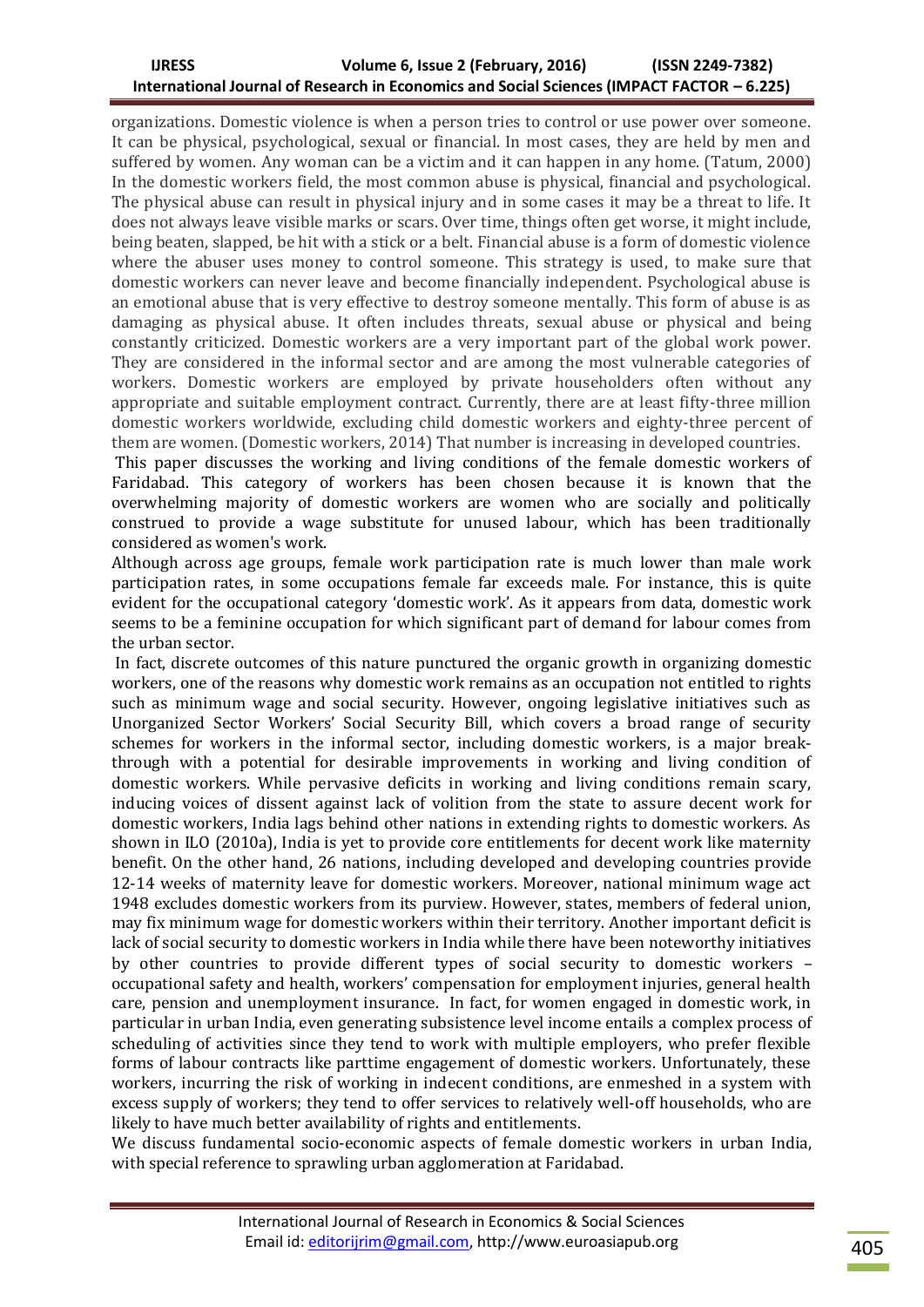### **THE SIGNIFICANCE OF THE STUDY:**

The regular women work force in urban area has been increased by 15 per cent over the period from 2001 to 2015. So we can argue that the rapid process of urbanization led to such an increase in the number of urban work force. Human Resources Development Report points out some common problems faced by the domestic servants which are; Deplorable wages, High level of insecurity, Illiteracy and lack of marketable skills, Lack of confidence in securing other productive jobs, Long and unregulated working hours, No paid holidays, No paid sick leave, Immense work load, No maternity benefits, Health problems and Social exploitation. Also elements of stigma of degradation are very much there is in this occupation. This stigma is the main reason for lack of standardization. Domestic service in our country is individualistic and unorganized to a certain extent and gives no norms to the workers who take it up. NGOs have an important role in creating economic organizations for them. SEWA has helped their members to form economic organizations and find a wide variety of organizational forms depending on the area, the activity and the capacity of the members. But, in our country only very few domestic workers come under such organizations. Under this situation, there arise certain questions such as what sort of people engaged in domestic service relations? What is the background of employers and domestic workers? And which are the socio economic factors responsible for choosing this occupation and thus earning low wage income? No more studies have been made to analyse the socio economic status of women domestic workers and problems faced by them. The present study is an attempt on that way.

# **OBJECTIVES OF STUDY:**

The study has been fulfilling the following objective.

- To know the demographic profile of women domestic workers.
- To know the socio-economic background of women domestic workers.
- To know the working and living conditions of women domestic workers.
- To know the work profile of women domestic workers.
- to know their problem at workplace and home

# **DATA COLLECTION AND METHODOLOGY:**

### **STUDY AREA/ DATA COLLECTION:-**

The study has been conducted in four areas of Faridabad city, namely Shivaji Nagar, Rajiv Nagar, DLF colony and Heritage city. The study was based on primary data collected from the domestic workers by direct interview. A schedule had been prepared by including the questions regarding their socio-economic factors. Our total sample size is 100 domestic workers were selected from City area by purposive sampling method. Samples are chosen randomly, 25 from each of the four areas mentioned above. Interviews are taken either at working place or at the residence of the domestic maids. The questionnaire that we prepared is a combination of structured and unstructured questions. To know the incidence of the respondents' life, their feelings and ideas emphasis has been given on unstructured interviews. Study are conducted to know all aspects of life of the domestic maids in details, giving due emphasis on the emotional side, which could have not been extracted by interview techniques. Since the secondary information regarding the workers was not available and this was a pilot study, we depended on purposive sampling method.

### **METHODOLOGY**

Simple arithmetic tools like percentage, average etc. have been used throughout the study. Chisquare test has been executed for examining the association between wage rate and education, wage rate and age, wage rate and experience etc.

To analyse the significant of variables like age, education, marital status, experience in domestic service and health status on monthly income of workers, regression model has been fitted.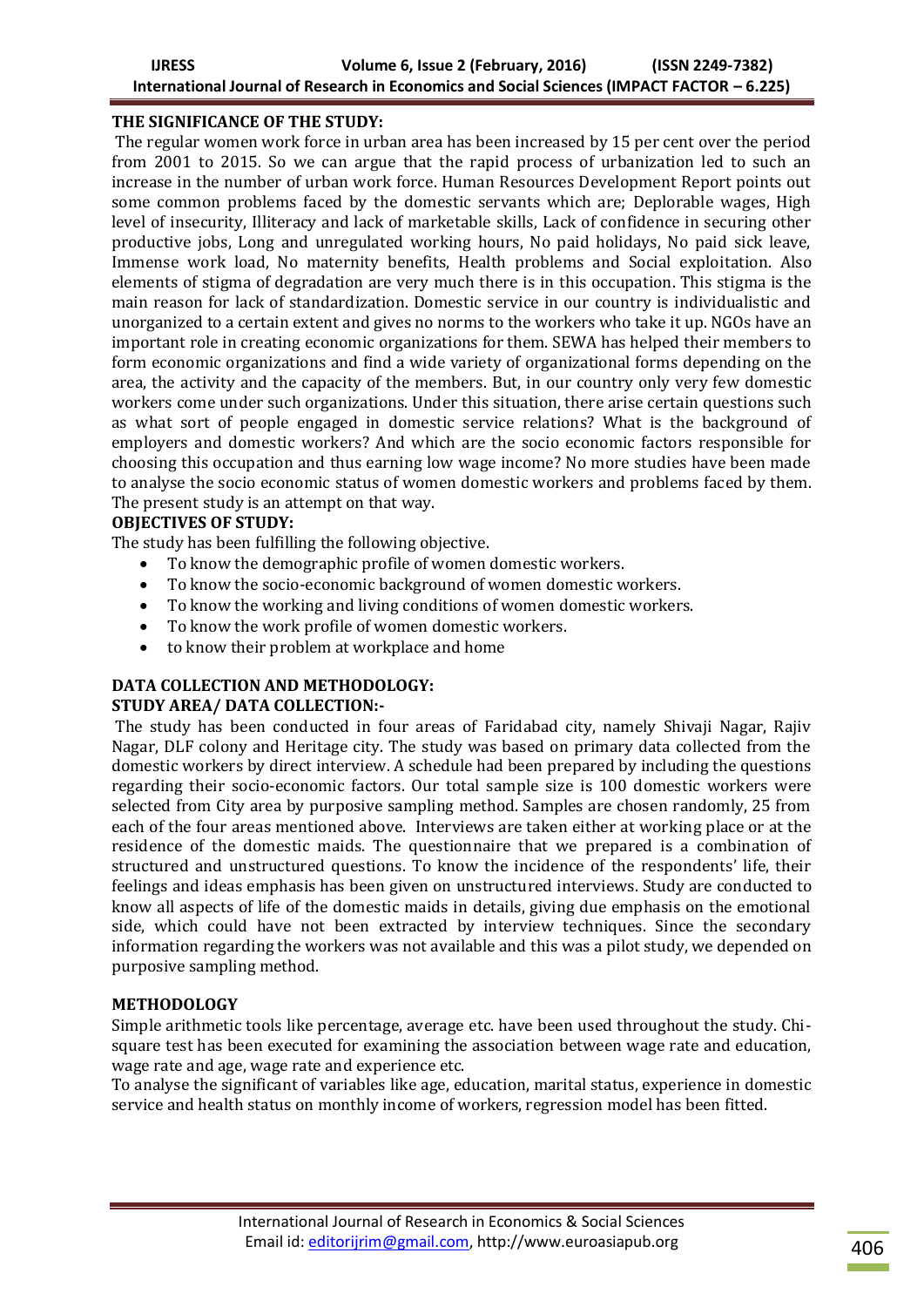Yi = B0 + B1 X1i + B2 X2i + B3 X3i + B4 X4i + B 5 X5i + U i

Where, Yi = Monthly income  $X1i = Age$ X2i = Education X3i = Marital status X4i = Experience in domestic service X5i = Health status U i = Random disturbance term.

#### **PROFILE OF DOMESTIC WORKER**

As an occupation, the field of domestic work is quite diverse covering profiles such as child care, cooking, cleaning and hospitality at home. Viewing the focus of this paper, women domestic worker in urban sector, we need to lay focus on occupational profiles which are compatible with characteristics like 'being woman', 'domestic work being a core activity rather than a subsidiary activity' and 'mainly urban based occupation'. In this section, we outline salient features of domestic workers in India, mainly demographic, socio-economic and labour market related aspects. First, we merged household and personal level data across district. Second, we did a search for domestic work related occupation profiles from National Classification of occupation (NCO) 1968. We found that eight (codes) occupational titles which carry at least some elements of paid work which substitutes household chores. Out of these, after assessing gender, nature of activities and sector–urban composition, we narrowed down our search to the occupational category 'Domestic workers (NCO 1968 code - 531). Third, we filtered out occupational categories other than 'domestic servant' from the database. Finally, the database consisted of household and personal information of persons who belong to this occupation, with a sample size of 60 workers who are from different area of city. Here, we present percentage distribution of the following variables: sector, sex, age, marital status, religion, social group, educational attainment and features of employment. This Chapter deals with the Socio economic status of domestic workers. Since the sample includes both part- time workers an attempt has been made to compare the status of both with respect to each characteristic, viz; religion, marital status, role in the family, age, education, wage rate, income, savings etc. Also their housing conditions health status, working environment and their personal problems have been studied.

**CATEGORY WISE COMPOSITION**: The domestic workers were classified according to their category in table no.1. It shows that majority of them were scheduled caste and backward caste 59.32 percent of domestic workers. Scheduled tribes were 15.25 percent and others community 25.42 percent.

| <b>COMMUNITY</b>                                                   | <b>SAMPLE</b><br>$N=60$    | <b>PERCENTAGE</b>                        | <b>VALID PERCENTAGE</b>          |
|--------------------------------------------------------------------|----------------------------|------------------------------------------|----------------------------------|
| <b>SC</b><br>BC<br><b>ST</b><br><b>OTHER</b><br><b>NO RESPONSE</b> | 18<br>17<br>09<br>15<br>01 | 30.00<br>28.33<br>15.00<br>25.00<br>1.67 | 30.50<br>28.82<br>15.25<br>25.42 |
| <b>TOTAL</b>                                                       | 60                         | 100                                      | 100                              |

**TABLE NO. 1. COMMUNITY WISE DOMESTIC WORKERS**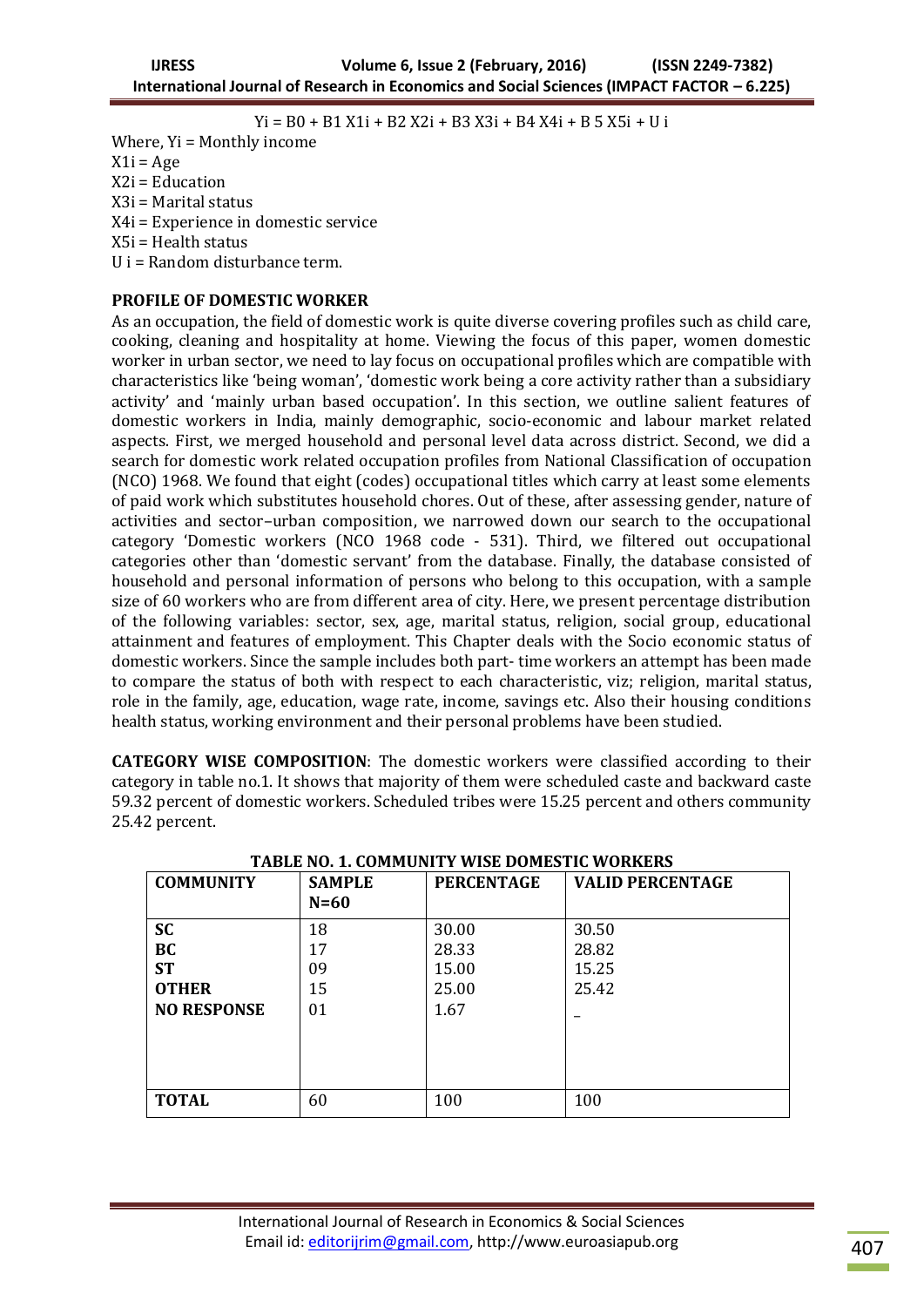### **RELIGION WISE COMPOSITION-**:

The domestic servants were classified according to their religion in table no. 2. It shows that majority of them were Hindus 81.36 percent. All other religions (including Sikh, islam, jain, Christian etc.) constitute 18.64 per cent only.

| <b>RELIGION</b>    | <b>SAMPLE</b> | <b>PERCENTAGE</b> | <b>VALID PERCENTAGE</b> |  |
|--------------------|---------------|-------------------|-------------------------|--|
|                    | $N=60$        |                   |                         |  |
| <b>HINDUISM</b>    | 48            | 80.00             | 81.36                   |  |
| <b>SIKHISM</b>     | 01            | 1.66              | 1.70                    |  |
| <b>ISLAM</b>       | 05            | 8.33              | 8.48                    |  |
| <b>JAINISM</b>     | 01            | 1.66              | 1.70                    |  |
| <b>CHRISTIAN</b>   | 02            | 3.33              | 3.38                    |  |
| <b>OTHER</b>       | 02            | 3.33              | 3.38                    |  |
| <b>NO RESPONSE</b> | 01            | 1.66              |                         |  |
|                    |               |                   |                         |  |
|                    |               |                   |                         |  |
|                    |               |                   |                         |  |
|                    |               |                   |                         |  |
|                    |               |                   |                         |  |
| <b>TOTAL</b>       | 60            | 100               | 100                     |  |

**TABLE NO. 2. RELIGION WISE DOMESTIC WORKERS**

# **AGE COMPOSITION:**

Age composition of domestic workers is shown in table no. 3. Most of the workers (79.66 per cent) included in the age group between 19 and 54. Only 10.17 percent domestic workers came under the age group of below 18 and 10.17 percent servants belonged to the old age group of above 55. However, majority of the sample servants were constituted by young or middle aged persons

**TABLE NO. 3. AGE OF DOMESTIC WORKERS**

| <b>AGE GROUP</b>   | <b>SAMPLE</b><br>$N=60$ | <b>PERCENTAGE</b> | <b>VALID PERCENTAGE</b> |
|--------------------|-------------------------|-------------------|-------------------------|
| $0 - 18$           | 06                      | 10.00             | 10.17                   |
| 19-36              | 22                      | 36.67             | 37.29                   |
| $37 - 54$          | 25                      | 41.67             | 42.37                   |
| 55-60              | 02                      | 3.33              | 3.39                    |
| 60-ABOVE           | 04                      | 6.67              | 6.78                    |
| <b>NO RESPONSE</b> | 01                      | 1.66              |                         |
| <b>TOTAL</b>       | 60                      | 100               | 100                     |

# **MERITAL COMPOSITION:**

Merital status of domestic workers is shown in table no. 4. The sample consisted of married, unmarried, widowed and divorcees. It shows that majority of them were married (57.15 percent), unmarried domestic workers constituted 19.65 percent, and the remaining 23.2 per cent were widows or divorcees.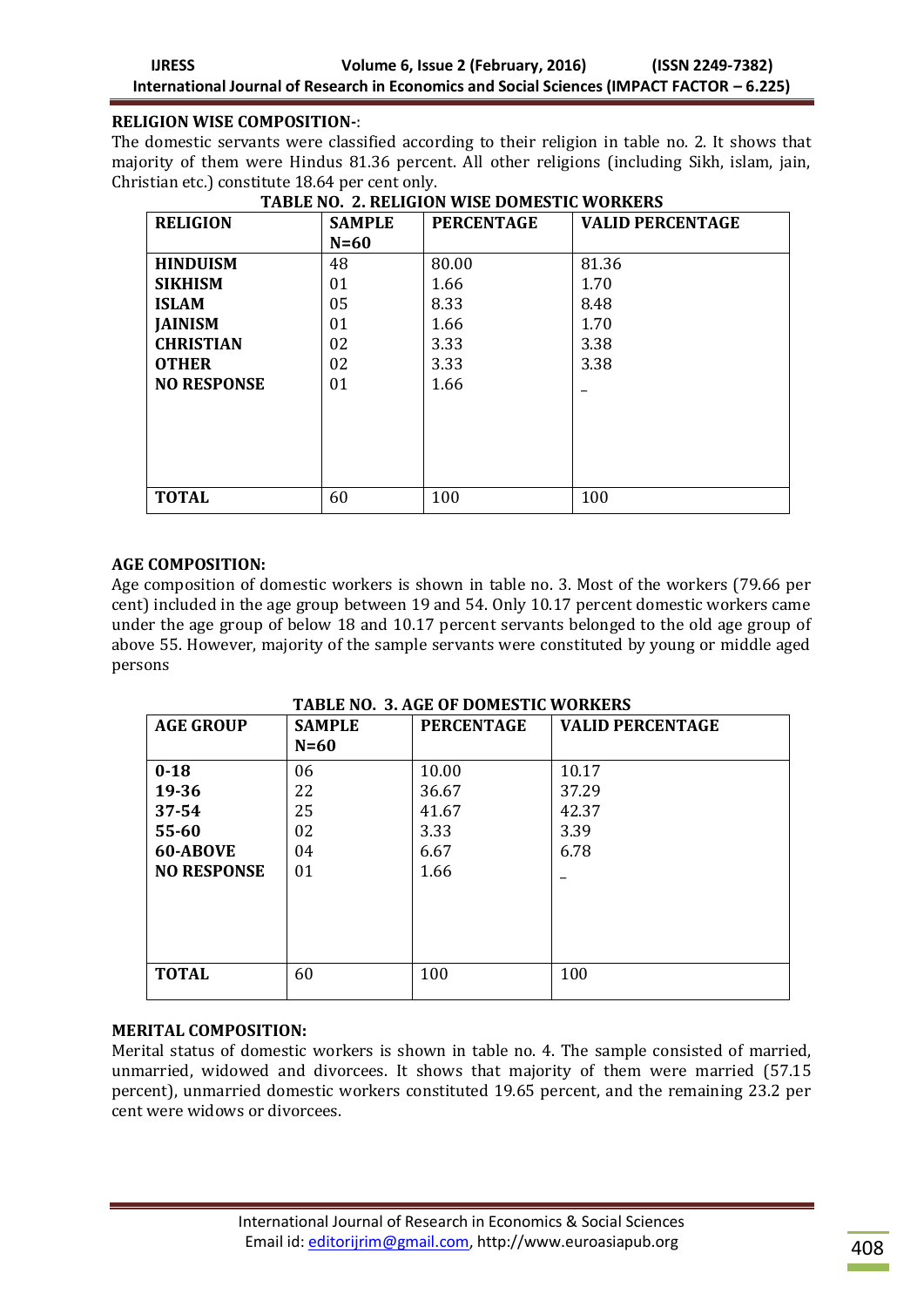| TABLE NO. 4. MERITAL STATUS OF DOMESTIC WORKERS |               |                   |                   |  |  |
|-------------------------------------------------|---------------|-------------------|-------------------|--|--|
| <b>MERITAL STATUS</b>                           | <b>SAMPLE</b> | <b>PERCENTAGE</b> | <b>VALID</b>      |  |  |
|                                                 | $N=60$        |                   | <b>PERCENTAGE</b> |  |  |
| <b>MARRIED</b>                                  | 32            | 53.34             | 57.15             |  |  |
| <b>UNMARRIED</b>                                | 11            | 18.33             | 19.65             |  |  |
| <b>WIDOW</b>                                    | 08            | 13.34             | 14.28             |  |  |
| <b>DIVORCES/ SEPRATED</b>                       | 05            | 8.33              | 8.92              |  |  |
| <b>NO RESPONSE</b>                              | 04            | 6.66              |                   |  |  |
|                                                 |               |                   |                   |  |  |
|                                                 |               |                   |                   |  |  |
|                                                 |               |                   |                   |  |  |
|                                                 |               |                   |                   |  |  |
| <b>TOTAL</b>                                    | 60            | 100               | 100               |  |  |
|                                                 |               |                   |                   |  |  |

#### **EDUCATION:**

Domestic servants are classified according to their education in table no.5. In this table 16.95 percent of them were illiterates and 44.07 percent had got only primary education and 23.73 percent is got upper-primary education .we can see that workers who were educated at S.S.L.C. or above constituted 15.25 percent of the total. Though 40 percent of the workers were educated at lower primary level, they were not able to read, write and comprehend things well. The workers who were educated at S.S.L.C. or above constituted 8 per cent of the total. However, it has been found out that 18 persons were satisfied with their low level education while the others were not satisfied. They cited certain reasons for their lower education, viz; financial problems and other family problems. But 34 per cent of the servants were educated at a lower level because of their unwantedness. The workers educated at S.S.L.C. or above, were interested to continue their studies. But the financial difficulties hindered them. However, most of them have realized the importance of getting well educated. They responded that if they had a good education, they could get a better job. About 80 per cent of them were interested for further education, but they had no time to spent on that because of their work load.

| TABLE NO. 5. EDUCATIONAL STATUS OF DOMESTIC WORKERS |               |                   |                         |  |
|-----------------------------------------------------|---------------|-------------------|-------------------------|--|
| <b>EDUCATIONAL</b>                                  | <b>SAMPLE</b> | <b>PERCENTAGE</b> | <b>VALID PERCENTAGE</b> |  |
| <b>STATUS</b>                                       | $N=60$        |                   |                         |  |
| <b>ILLITERATE</b>                                   | 10            | 16.67             | 16.95                   |  |
| $1st - 5th$                                         | 26            | 43.34             | 44.07                   |  |
| $6th$ - $8th$                                       | 14            | 23.34             | 23.73                   |  |
| $9th-10th$                                          | 8             | 13.33             | 13.56                   |  |
| $11^{th} - 12^{th}$                                 | 01            | 1.66              | 1.69                    |  |
| <b>DEGREE LEVEL</b>                                 | $\theta$      | 00                | 00                      |  |
| <b>NO RESPONSE</b>                                  | 01            | 1.66              |                         |  |
|                                                     |               |                   |                         |  |
|                                                     |               |                   |                         |  |
|                                                     |               |                   |                         |  |
|                                                     |               |                   |                         |  |
|                                                     |               |                   |                         |  |
| <b>TOTAL</b>                                        | 60            | 100               | 100                     |  |
|                                                     |               |                   |                         |  |

### **TABLE NO. 5. EDUCATIONAL STATUS OF DOMESTIC WORKERS**

#### **Occupational and Wage structure:**

Domestic workers had to do the work such as cleaning the house, washing clothes, cleaning bath rooms, washing utensils, fetching articles from the shops etc. All part-time servants in the sample were doing almost all works excluding kitchen work in the houses. So we could not classify them according to the nature of their works. Most of the part-time servants (81.35 percent) had served in more than one house in a day. About 71 per cent of them had worked in two or three homes daily. There were 10.17 percent of the servants who had worked in 4 or 5 houses daily. This is clear from table no.6.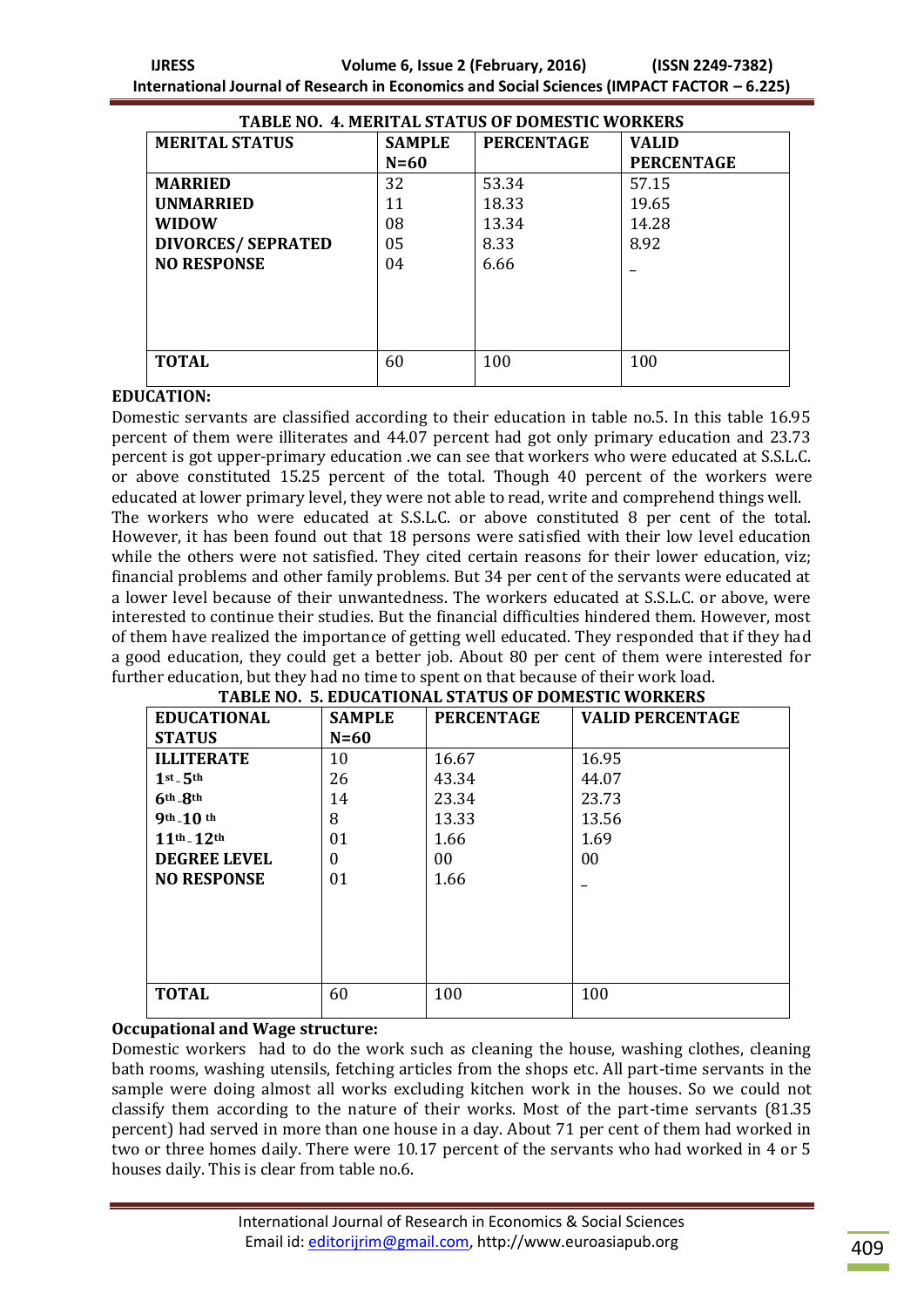| TABLE NO. 6. NUMBER OF HOUSES PER DAY SERVED BY DOMESTIC WORKERS |                    |               |                   |                         |
|------------------------------------------------------------------|--------------------|---------------|-------------------|-------------------------|
|                                                                  | <b>HOUSES</b>      | <b>SAMPLE</b> | <b>PERCENTAGE</b> | <b>VALID PERCENTAGE</b> |
|                                                                  |                    | $N=60$        |                   |                         |
|                                                                  |                    | 11            | 18.34             | 18.65                   |
|                                                                  | 2                  | 23            | 38.34             | 38.98                   |
|                                                                  | 3                  | 19            | 31.67             | 32.20                   |
|                                                                  | 4                  | 04            | 6.66              | 6.78                    |
|                                                                  | 5                  | 2             | 3.33              | 3.39                    |
|                                                                  | <b>NO RESPONSE</b> |               | 1.66              |                         |
|                                                                  |                    |               |                   |                         |
|                                                                  |                    |               |                   |                         |
|                                                                  |                    |               |                   |                         |
|                                                                  |                    |               |                   |                         |
|                                                                  | <b>TOTAL</b>       | 60            | 100               | 100                     |

#### **WAGE STRUCTURE**

Monthly income of the domestic workers varied between the range of Rs.500 to Rs.4000 in which 71 percent of them was under the income group of 500 rupees to 2000 rupees. There was only 29 percent of the workers having an income of more than 2000 rupees per month. Table no. 7 reveals this fact.

| <b>WAGES</b>         | <b>SAMPLE</b> | <b>PERCENTAGE</b> | <b>VALID PERCENTAGE</b> |
|----------------------|---------------|-------------------|-------------------------|
|                      | $N=60$        |                   |                         |
| <b>LESS THAN 500</b> | 03            | 05.00             | 5.09                    |
| 501-1000             | 06            | 10.00             | 10.17                   |
| 1001-1500            | 21            | 35.00             | 35.59                   |
| 1501-2000            | 12            | 20.00             | 20.34                   |
| 2001-2500            | 6             | 10.00             | 10.17                   |
| 2501-3000            | 5             | 8.34              | 8.48                    |
| 3001-3500            | 3             | 05.00             | 5.08                    |
| 3501-4000            | 2             | 3.34              | 3.39                    |
| <b>ABOVE 4000</b>    |               | 1.66              | 1.69                    |
| <b>NO RESPONSE</b>   |               | 1.66              |                         |
|                      |               |                   |                         |
|                      |               |                   |                         |
| <b>TOTAL</b>         | 60            | 100               | 100                     |

#### **RIGHT TO WORK OF FEMALE DOMESTIC WORKERS**

It has already been mentioned that in most of the states of India, the domestic work is still unrecognised. So the domestic workers are deprived by the state law of occupational benefits including regular and fair wages, paid holidays, safe conditions of work, and pension, among others. This category of work has been totally ignored in the Unorganised Sectors Social Security Bill, 2005. The only few exceptions are the states of Tamil Nadu, Kerala and Karnataka. Karnataka became the first state to fix a minimum living wage for domestic workers in 2004. It was fixed at Rs.1600 per month for an eight-hour day of domestic work. But that cannot be called a living wage. In Tamil Nadu, domestic workers are recognized as part of the unorganised sector and can also form work unions. In Maharashtra, after intense lobbying, the State Labour Board issued guidelines for regularising the services of domestic workers. The service rule includes paid leave, travel allowance, fairer wages, etc. But this is criticized on the ground that the guidelines fail to tackle the problem of absenteeism. But in Haryana no proper guidelines have been framed for the female domestic workers. As regards the working and living conditions of female domestic workers, two distinct components have to be considered: physical conditions at the workplace and the timings of work. The physical conditions of the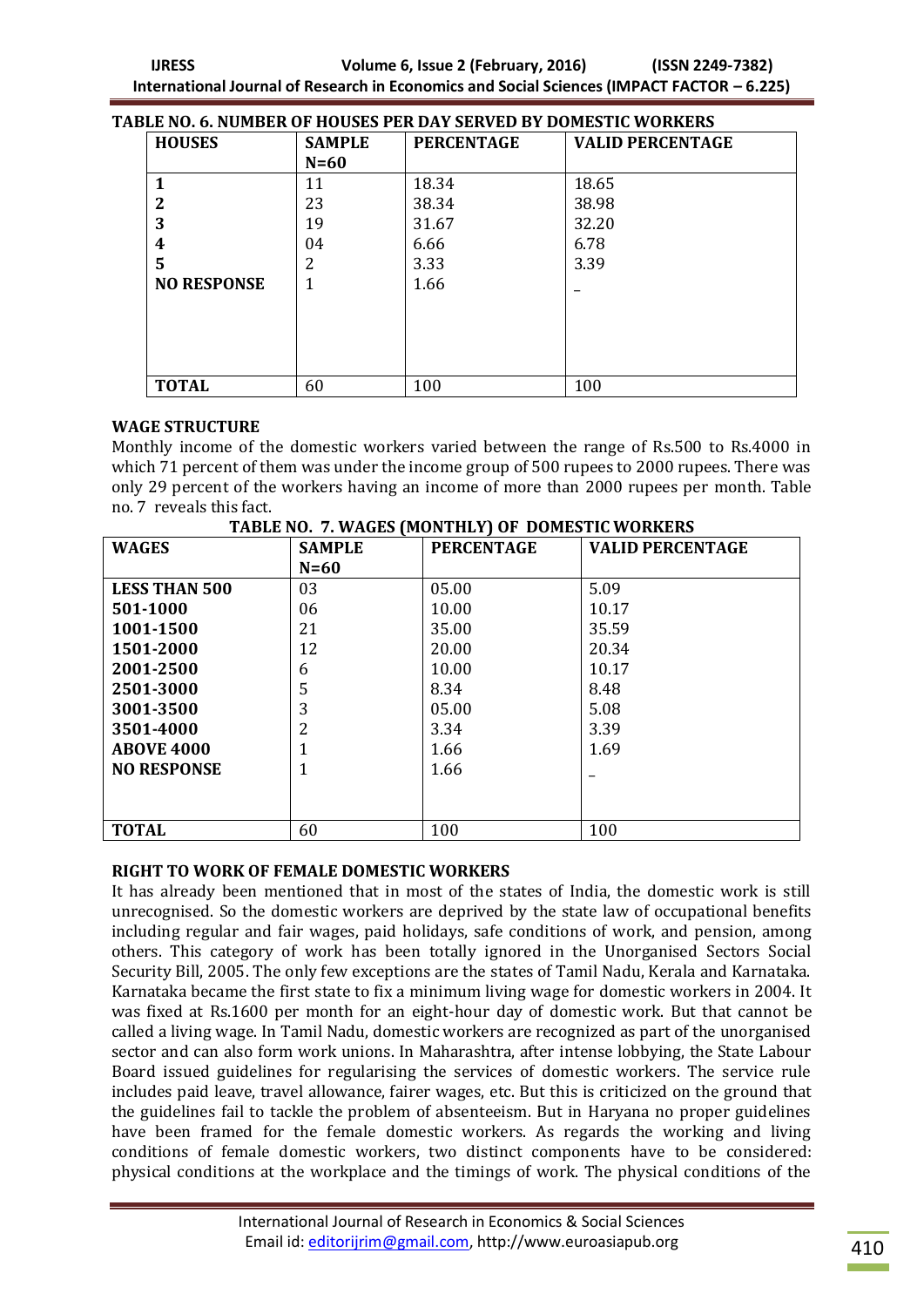workplace include adequate space, ventilation, illumination, temperature, hygiene, and so on, all of which can affect the safety of a worker. The domestic workers of Faridabad are almost free from these hazards because most of them are working in furnished apartments with all types of facilities. But most of the local domestic workers reside in the slum areas where they have to face poor housing conditions, exposure to excessive heat or cold, diseases, air and sometimes even water pollution. Lack of proper health education can also be observed among the domestic workers. In addition, they face gender discrimination in their own homes, which makes these women more vulnerable to various diseases. The prospect of high out-of-pocket medical expenditure also mostly prevents them from visiting doctors even when they need serious medical attention. Thus the domestic workers are also often exposed to different types of health hazards due to inferior living conditions in their residential places rather than workplaces.

The employment status of a domestic worker is always insecure. There is no legal contract between the employer and the employee, though the monthly salary of the worker is usually decided through bargaining between the employer and the employee. The bargaining power of the employee and the employer is not the same and totally depends on the supply of domestic workers in that locality. For example, due to a huge supply of domestic workers from the nearby fridabad district in the southern part of Faridabad, the bargaining power of the employer is much higher here than in the northern part of Faridabad where the supply of domestic workers is comparatively less. This is reflected in the salaries and nature of work in those two regions of Faridabad. The monthly salary of a part-time domestic worker is around Rs.800 to 1000 in South Faridabad whereas in North Faridabad, it is around Rs.1000-1500. Still intra-region migration is not prominent among the domestic workers, as they generally prefer to work in a particular locality.

As regards the criterion of decent work, the working hours of a full-time worker should be 40 hours per week, with provision for overtime (Blackett, 1996). Considering eight hours as the standard number of working hours in a particular day with five working days in a week, it was observed from the field survey that most of the domestic workers are working more than eight hours in a day, and sometimes even seven days in a week. So they fail to enjoy any 'labour standard'. Most of the part-time workers in Faridabad work for less than eight hours a day but that is out of choice. The labour law (recommended by ILO in 1996) is violated even in the case of the employment pattern of both part-time and full-time domestic workers. Following Blackett (1996), fixing of a minimum wage is necessary because domestic workers are typically unorganised or are associated with a union that is not legally recognised, are therefore usually unable to bargain collectively. In Haryana, the government has recommended that the minimum wage of an unorganised worker should be at least Rs.280 per day or Rs. 35 per hour. The domestic workers of Faridabad are also not satisfied with their present salaries or wages. They often complain of imposition of extra work burden by the employers and of delayed payment. They also claim that some employers deduct wages for absence from work while others subject them to verbal abuse. Lack of alternative employment opportunities, fear of deportation, financial obligations to their families, and their acute dependence on the available incomes force them to accept whatever salary and working conditions are ultimately decided by the employer who always enjoys higher bargaining power than the employee.

### **CONCLUSION**

Women domestic workers belonged to the economically disadvantaged group and most of them lived in slums areas or Scheduled caste colonies. There was not uniformity in their wage structure and their wage level was very low. However, they were compelled to do this job because of lower education or poor financial background. They were exploited at their working place and in some cases, even at their own homes. In this context, it is necessary to make an awareness of the exploitation faced by the domestic servants and inspire them to organize themselves for protecting their rights and also to work for implementing enactment of laws by the government. The domestic workers should also be encouraged to form a formal domestic workers' union, who can look after their interests. In addition, ensuring safety regulations, and provision of paid leave, and of housing and medical facilities are necessary for improving the working and living conditions of the domestic workers. A micro-credit programme should be